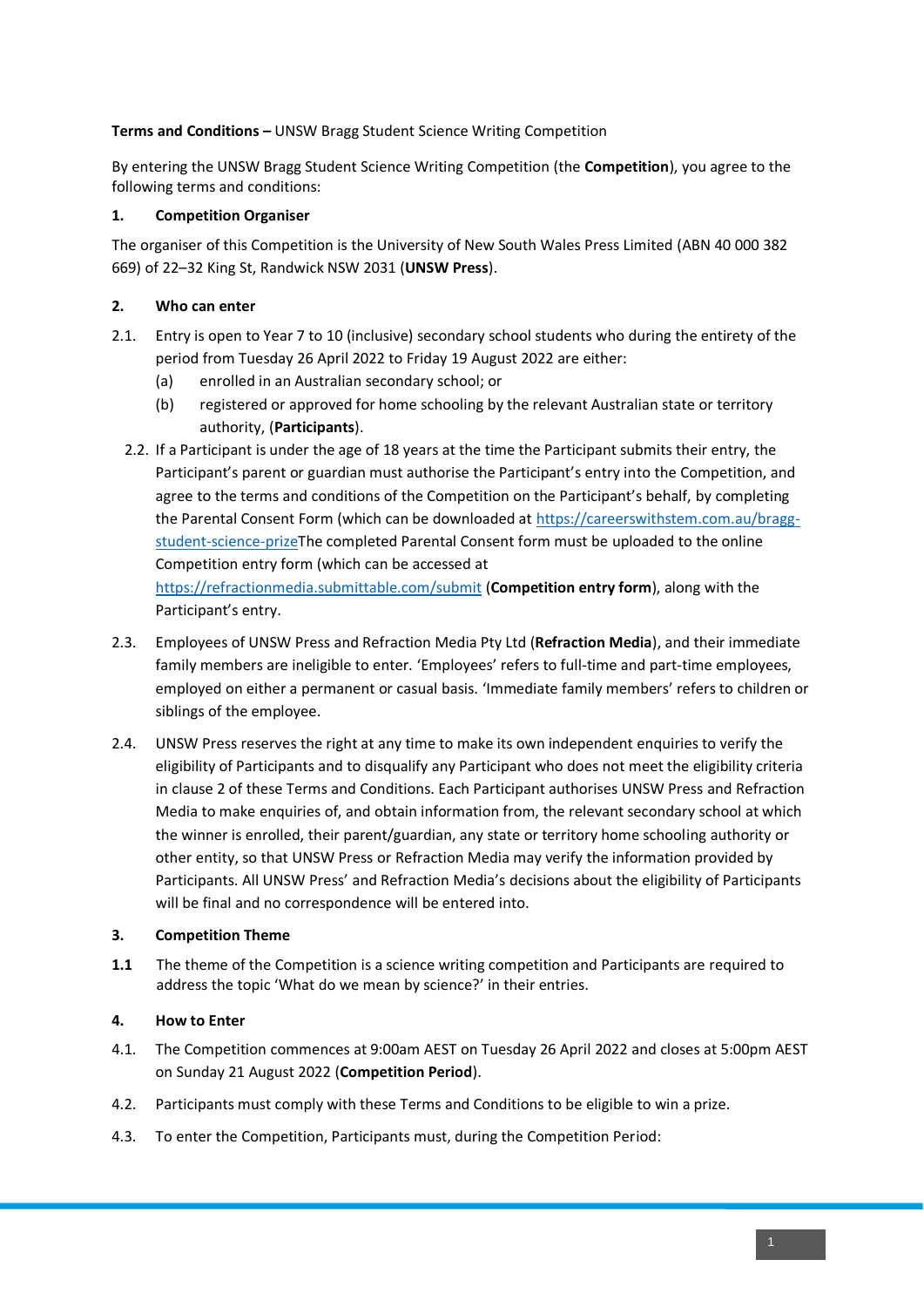- (a) specify their full name, age, year of secondary school, school (if they are enrolled at a secondary school), if they are home-schooled, phone number, email address and mailing address on the Competition entry form;
- (b) prepare an essay in English with a maximum word count of 800 words which addresses the topic 'What do we mean by science?' along with a title for their essay (**entry**);
- (c) upload their entry in electronic format as a Word or PDF file, to the Competition entry form;
- (d) if they are under 18 years of age at the time they submit their entry, the Participant's parent or guardian must authorise the Participant's entry into the Competition, by completing and signing the Parental Consent Form which can be downloaded from the Competition webpage at [https://careerswithstem.com.au/bragg-student-science-prize.](https://careerswithstem.com.au/bragg-student-science-prize) The Participant must upload the completed and signed Parental Consent Form to the Competition entry form along with their entry; and
- (e) once they have specified the details set out at clause 4.3(a), and uploaded their entry and Parental Consent Form (as relevant) to the Competition entry form, submit the completed Competition entry form online.
- 4.4. An entry must be received on the Competition entry form by 5pm AEST on Sunday 21 August 2022.
- 4.5. A Participant may submit no more than one entry.
- 4.6. A Participant's entry may not be entered, or have been entered, in any other competition.
- 4.7. Entries which are considered by UNSW Press (or Refraction Media, on behalf of UNSW Press) to be offensive or otherwise inappropriate, defamatory, racist or otherwise unlawful will be deemed invalid and will be excluded from the Competition.
- 4.8. Entries not submitted during the Competition Period or not completed in accordance with these Terms and Conditions will not be valid entries and will not be eligible to win.

#### **5. Prize details**

5.1. This is a competition based on skill and chance plays no part in determining the winner.

#### **Prizes**

- 5.2. There will be 3 prize winners: one winner and two runners up. The winner will be awarded a UNSW Bookshop voucher valued at \$500, and the two runners up will each be awarded a UNSW Bookshop voucher valued at \$250. All three winners will also receive one-year print or digital subscriptions to the *Australian Book Review*. The winning entry will be included in the 2023 edition of NewSouth Publishing's highly acclaimed anthology *The Best Australian Science Writing*, where it will appear alongside essays by some of the country's leading science writers.
- 5.3. Subject to this clause, the entry submitted by the winner (along with their name, age, school year and school (if applicable)) will be published in an edition of the Commonwealth Scientific and Industrial Organisation's (**CSIRO**) 'Double Helix' magazine, on the UNSW Press website at https://unsw.press/, and on the Refraction Media website at [www.careerswithstem.com.au.](http://www.careerswithstem.com.au/) Each Participant consents and agrees, if they are a winner, to the publication of their entry (along with their name, age, school year and school (if applicable)) as described in this clause. UNSW Press reserves the right to arrange publication of the winning entry in alternative publications and websites, as necessary.
- 5.4. Subject to this clause, the entries submitted by the two runners-up (along with their name, age, school year and school (if applicable) will be published on the UNSW Press website at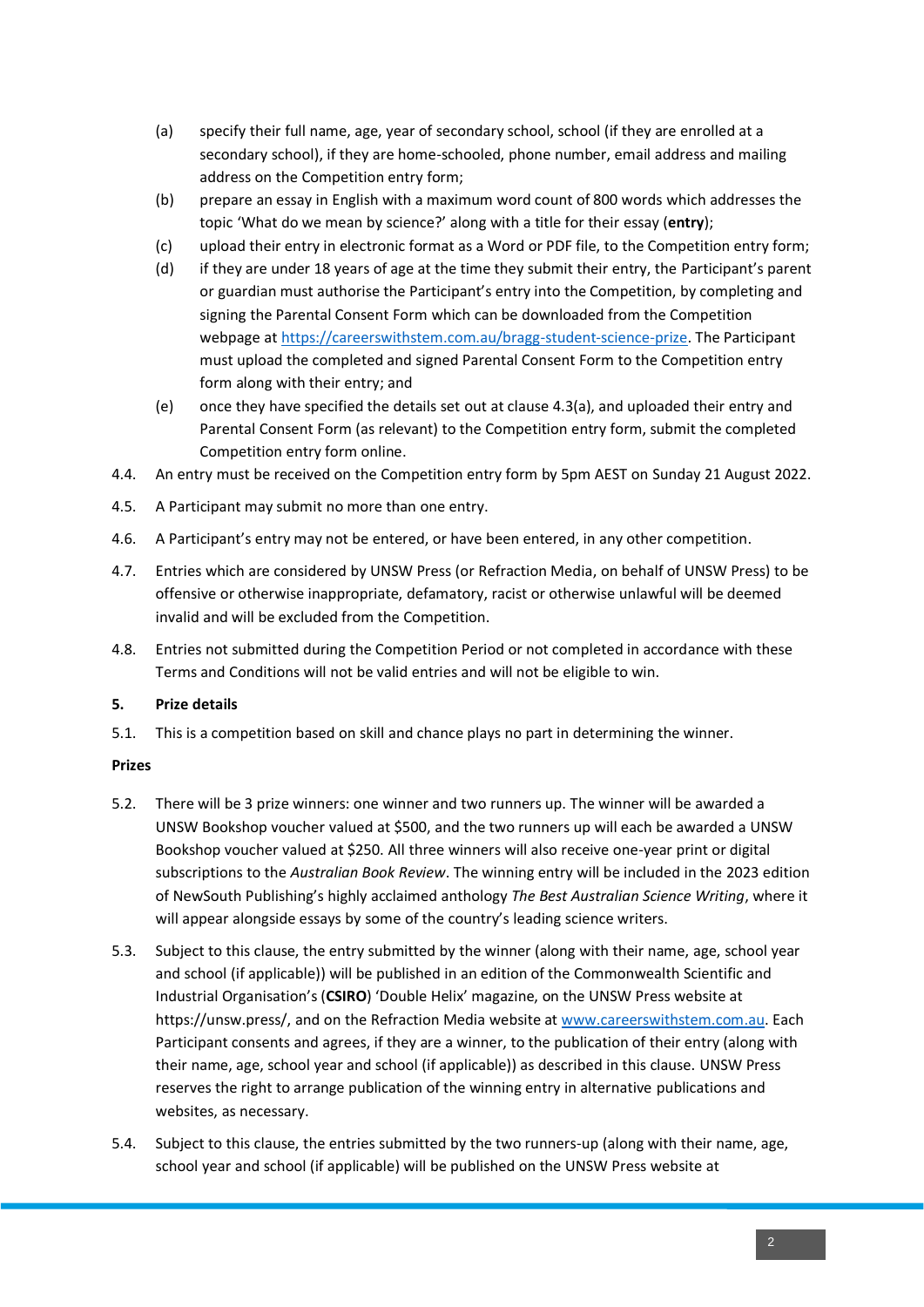https://unsw.press/, and the Refraction Media website a[t www.CareerswithSTEM.com.au.](http://www.careerswithstem.com.au/) Each Participant consents and agrees, if they are a runner-up to the publication of their entry (along with their name, age, school year and school (if applicable)) as described in this clause. UNSW Press reserves the right to arrange publication of the runner-up entries in alternative publications and websites, as necessary.

5.5. The winner and runners-up may also be invited by UNSW Press to attend various events organised or supported by UNSW Press and held during 2022. All Participants, if they are a winner or a runner-up, consent to UNSW Press using the contact details which they specified in the Competition entry form to contact them about such future events.

### **The judges and judging criteria**

- 5.6. The entries will be evaluated through a two-step judging process:
	- (a) Firstly, representatives of Refraction Media will review all entries and disqualify any entries which do not comply with these Terms and Conditions. The representatives will then assess all valid entries and select a shortlist of no less than ten entries for consideration by the judging panel (**Shortlist**);
	- (b) Secondly, a judging panel (**Judging Panel**) comprising:
		- (i) Corey Tutt, NSW Young Australian of the Year 2020 and founder, Deadly Science;
		- (ii) Fred Watson, Australia's first Astronomer-at-Large;
		- (iii) Ivy Shih, Editor, *The Best Australian Science Writing 2022*;
		- (iv) Brad Thomas, Science Teacher, Macarthur Girls High School;
		- (v) Heather Catchpole, Royal Society shortlisted author and founder, Careers with STEM.

will evaluate all Shortlisted entries and select the winner and two runners-up. Shortlisted entries will be de-identified before being provided to the Judging Panel for judging. UNSW Press may substitute a person for one of the named panellists if necessary.

- 5.7. In selecting the Shortlisted entries and the winner and runners up, the representatives of Refraction Media and the Judging Panel will evaluate the entries based on the following criteria:
	- (a) suitability of the topic(s) discussed in the entry, considered in light of the overarching topic 'What do we mean by science?';
	- (b) creativity and style of writing;
	- (c) quality of the Participant's writing (including having regard to grammar and spelling);
	- (d) the accuracy and credibility of the information conveyed in the entry; and
	- (e) the use of colour and tone in the language (including for example descriptive words and phrases, and the use of language to convey the Participant's message in an engaging way).
- 5.8. In addition to selecting the winner and the two runners up, the Judging Panel reserves the right to select the next best entries in order of merit, in the event that the original winning entry and/or runner-up entries are subsequently deemed ineligible or are not able to claim their prize.
- 5.9. The decision of the representatives of Refraction Media in respect of the Shortlist and the Judging Panel's decision on the winner, runners-up and next best entries, are final and correspondence will not be entered into.

### **Announcement and notification of winner and runners-up**

5.10. The winner and runners-up will be announced at 10:00 am AEST on Tuesday 11 October 2022 on the Refraction Media website at CareerswithSTEM.com.au and on the UNSW Press website at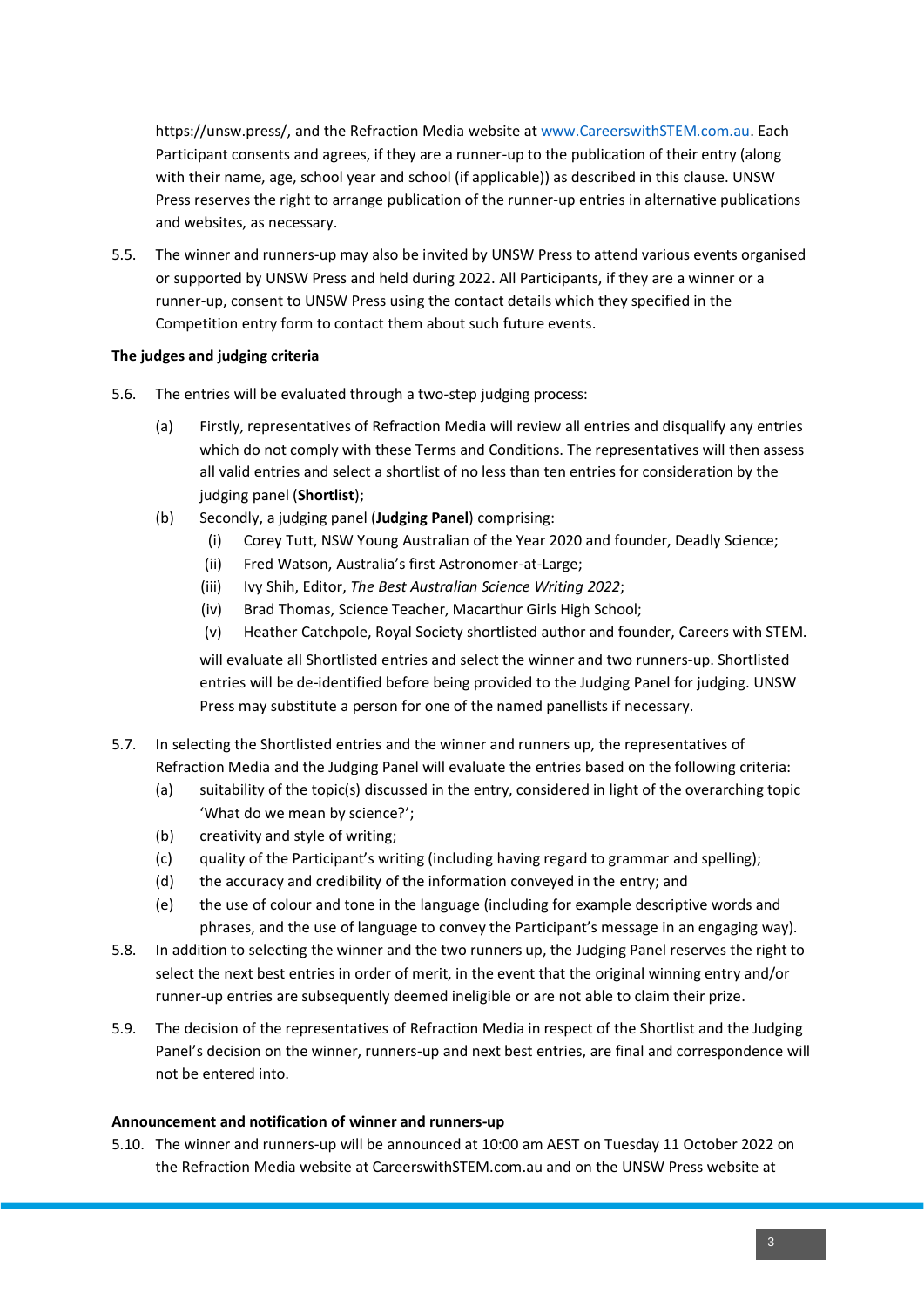https://unsw.press/the-unsw-bragg-student-prize-for-science-writing/. The announcement will state the winner's or runner-up's name, age, school (if applicable), school year and entry title. Each Participant agrees, if they are the winner or a runner-up, to UNSW Press and Refraction Media making and publishing such announcements.

- 5.11. By 10:00 am AEST on Tuesday 11 October 2022 UNSW Press will contact the winner and each of the two runners-up to inform them that their entry has been judged to be a winning entry or a runner-up entry. UNSW Press will notify the winner and runners-up via the contact details they specified on the Competition entry form.
- 5.12. Each Participant consents to UNSW Sydney, UNSW Press, and Refraction Media using the Participant's name, likeness, appearance and/or voice in the event they are a winner or runner-up (including a photograph, film and/or recording of the same) in any media for an unlimited period without remuneration for the purpose of promoting the Competition (including any outcome).
- 5.13. The winner will be invited to attend UNSW Press' launch of the book *The Best Australian Science Writing 2022*, scheduled to be held in Sydney during late October or early November 2022. If able to attend, the winner will be presented with their prize during the book launch event.
- 5.14. If the winner attends the book launch event and if the winner's residential home address is located:
	- (a) outside of NSW (within Australia), UNSW Press will arrange, book and pay the costs of the following travel and accommodation reasonably required for the winner and their parent/guardian to travel to the book launch event and stay in Sydney overnight, if reasonably required:
		- (i) Return economy flights to Sydney for the winner and their parent/guardian;
		- (ii) One night of 4 star hotel accommodation for one room in the Sydney CBD for the winner and their parent/guardian; and
		- (iii) Taxi fares from Sydney airport to the Sydney CBD hotel, and from the Sydney CBD hotel to Sydney airport.
	- (b) within NSW, but outside of metropolitan Sydney, UNSW Press will arrange, book and pay the costs of the following travel and accommodation reasonably required for the winner and their parent/guardian to travel to the book launch event and stay in Sydney overnight, if reasonably required:
		- (i) Travel to Sydney either via train or return economy flights for the winner and their parent/guardian, as determined by UNSW Press in its sole discretion having regard to the location of the winner's residential address, the distance required to be travelled and the winner's and their parent/guardian's preference;
		- (ii) One night of 4 star hotel accommodation for one room in the Sydney CBD for the winner and their parent/guardian;
		- (iii) If the winner and their parent/guardian are travelling to Sydney by air travel, taxi fares from Sydney airport to the Sydney CBD hotel, and from the Sydney CBD hotel to Sydney airport; and
		- (iv) If the winner and their parent or guardian are travelling to Sydney by train, taxi fares from the relevant train station to the Sydney CBD hotel, and from the Sydney CBD hotel to the relevant train station, as reasonably required.
	- (c) within metropolitan Sydney, UNSW Press will pay the costs reasonably required for the winner and a parent/guardian to travel by taxi, from their residential home address to the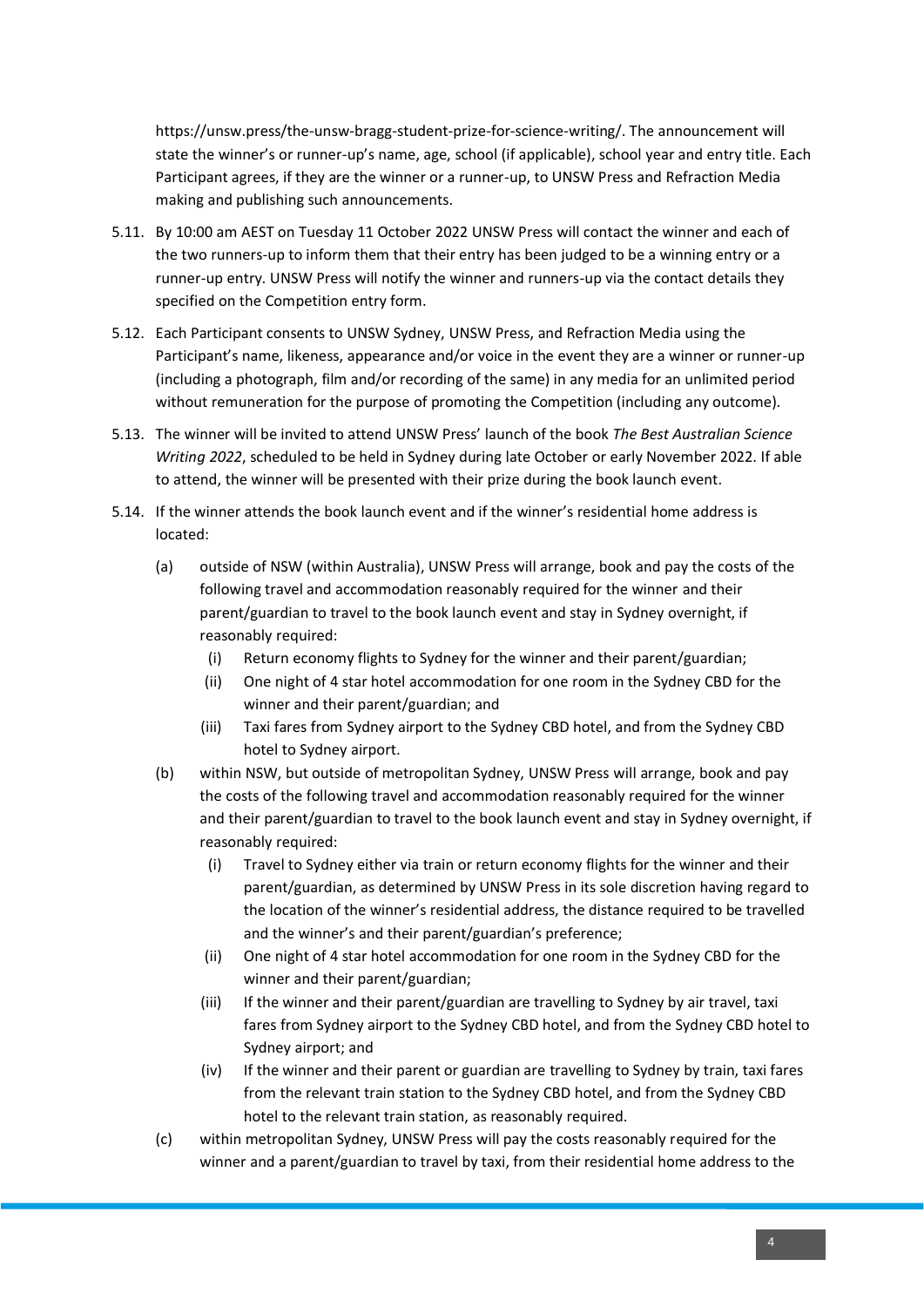location of the book launch event, and from the location of the book launch event to their residential home address.

- 5.15. If the winner is unable to attend the book launch event, their prize will be mailed to them at the Australian residential address which the winner specified on the Competition entry form, by November 2022.
- 5.16. The prizes awarded to the two runners-up will be mailed to the Australian residential address which the runners-up specified on the Competition entry form, by November 2022.

### **6. Prize Unavailability**

In the event that for whatever reason, a prize described above is unavailable, UNSW Press reserves the right to substitute for the unavailable prize, a prize of equal or greater value. The prizes are not transferable or exchangeable and cannot be taken as cash.

#### **7. Intellectual Property**

- 7.1. Each entry remains the property of the Participant who submits it.
- 7.2. Each entry must be the original work of the Participant submitting the entry and must not be copied from any other person's work. By submitting an entry, each Participant warrants that their entry is their original work and they have not copied it from any other person's work. If an entry uses text from someone else's work, that use must be with the consent of the owner of the work, and must attribute the author. By submitting an entry, each Participant warrants that s/he has complied with this requirement.
- 7.3. By entering the Competition, each Participant consents and grants a non-exclusive, royalty-free, perpetual licence to each of the following parties as follows:
	- (a) UNSW Press using, reproducing, editing, communicating, publishing and dealing with their entry (in whole, or in part) for an unlimited period without remuneration, in any media now known or hereafter devised for the purposes of promoting and administering the Competition, or promoting UNSW Press. Without limiting the foregoing, Participants acknowledge and agree that their entry may be reproduced (in whole, or in part) online and in UNSW Press promotional materials;
	- (b) UNSW Sydney using, reproducing, editing, communicating, publishing and dealing with their entry (in whole, or in part) for an unlimited period without remuneration, in any media now known or hereafter devised for the purposes of promoting and administering the Competition, or promoting UNSW Sydney. Without limiting the foregoing Participants acknowledge and agree that their entry may be reproduced (in whole, or in part) online and in UNSW Sydney promotional materials; and
	- (c) Refraction Media using, reproducing, editing, communicating, publishing and dealing with their entry (in whole, or in part) for an unlimited period without remuneration, in any media now known or hereafter devised for the purpose of promoting and administering the Competition only.
- 7.4. The winner further grants a non-exclusive, perpetual, royalty-free licence to:
	- (a) CSIRO to reproduce, edit and publish their entry in an edition of CSIRO's 'Double Helix' magazine, along with a statement which includes an acknowledgement of the winner's authorship of the entry, their age, school year and school (if applicable); and
	- (b) Refraction Media Pty Ltd to reproduce, edit and publish their entry on the https://careerswithstem.com.au/ website, along with a statement which includes an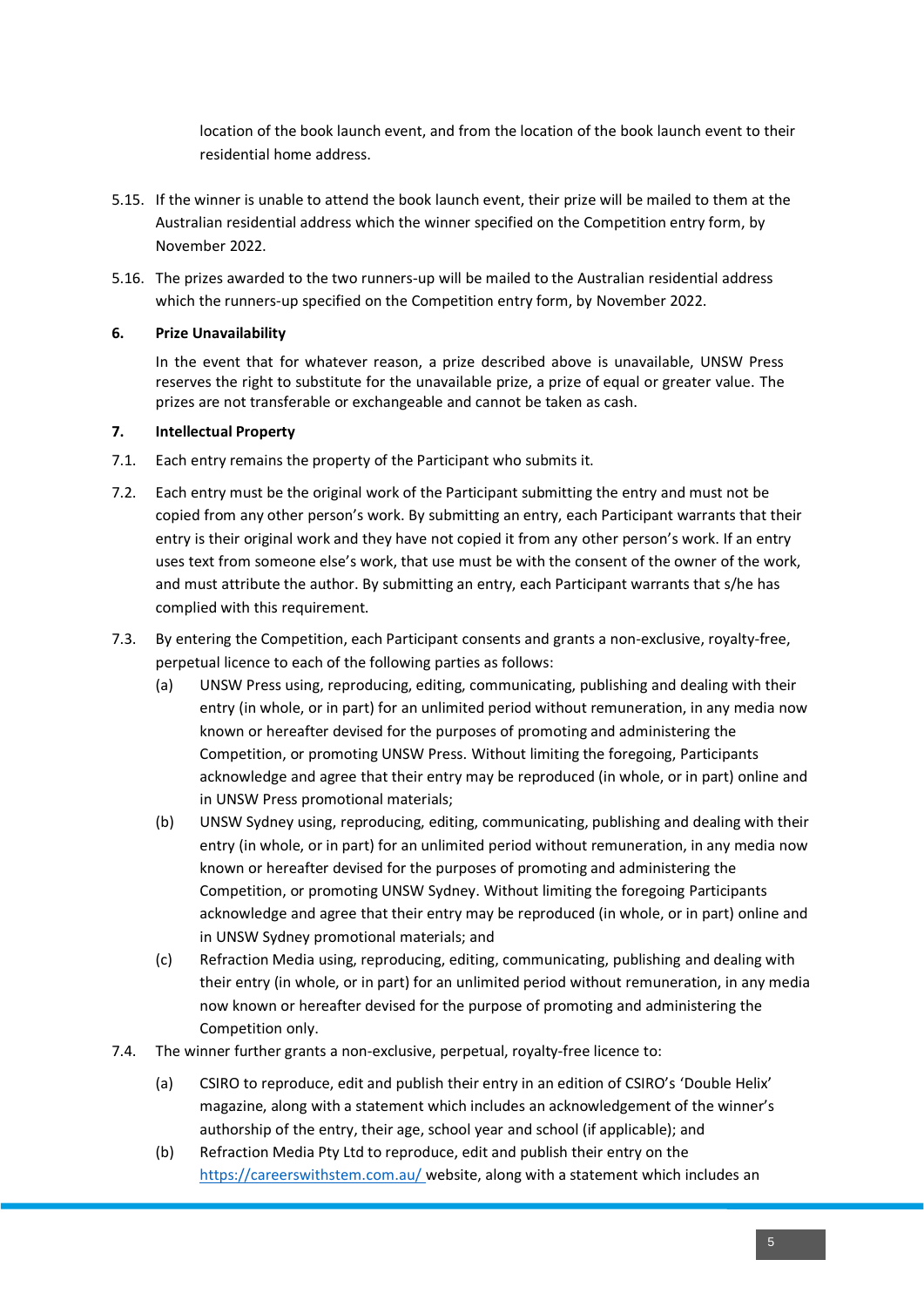acknowledgement of the winner's authorship of the entry, their age, school year and school (if applicable).

7.5. Each Participant consents to any act or omission by UNSW Press, Refraction Media and UNSW Sydney that would, in absence of such consent, infringe the Participant's moral rights under the *Copyright Act 1968* (Cth).

#### **8. Privacy**

- 8.1. By entering the Competition, each Participant is deemed to have expressly consented in accordance with the *Privacy Act 1988* (Cth) and all other applicable privacy legislation to the collection, storage, disclosure and use of their personal information in the manner and for the purposes identified in these Terms and Conditions.
- 8.2. Each Participant acknowledges and agrees that UNSW Press may, in order to conduct the Competition and for related purposes referred to in paragraph 8.3 below, collect, store and use personal information collected from or in relation to Participants by any of UNSW Press, Refraction Media (on behalf of UNSW Press), or Submittable Inc. (on behalf of Refraction Media) and disclose such information to third parties including but not limited to Refraction Media, Submittable, Inc., UNSW Sydney, Corey Tutt, Fred Watson, Ivy Shih, Brad Thomas, CSIRO, employees of any of the foregoing, agents and contractors of UNSW Press, suppliers of prizes for the Competition, and, if required, to Australian regulatory authorities.
- 8.3. By entering the Competition, each Participant acknowledges and agrees that UNSW Press may, for an indefinite period, unless otherwise requested by the Participant in accordance with clause 8.6, collect, store, disclose and use all personal information collected by any of UNSW Press, Refraction Media (on behalf of UNSW Press), or Submittable Inc. (on behalf of Refraction Media), from or in relation to the Participant in connection with this Competition, for promotional, marketing and publicity, research and profiling purposes, including sending electronic messages or telephoning the Participant. All such personal information will only be used and disclosed in accordance with the UNSW Australian Privacy Management Plan as amended from time to time (the current Privacy Management Plan may be found here: [www.legal.unsw.edu.au/compliance/privacy/mgtplan.html](http://www.legal.unsw.edu.au/compliance/privacy/mgtplan.html)
- 8.4. Each Participant acknowledges and agrees that Refraction Media, on behalf of UNSW Sydney, may in order to conduct or administer the Competition and for related purposes collect, store, and use personal information collected from or in relation to Participants, and disclose such information to third parties including but not limited to UNSW Press, Submittable, Inc., UNSW Sydney, Corey Tutt, Fred Watson, Ivy Shih, Brad Thomas, CSIRO, employees of any of the foregoing, agents and contractors of UNSW Press, suppliers of prizes for the Competition, and if required, to Australian regulatory authorities.
- 8.5. Each Participant acknowledges and agrees that Submittable Inc., on behalf of Refraction Media, may for purposes related to the administration and operation of the Competition, collect, store, and use personal information collected from or in relation to Participants and disclose such information to third parties including but not limited to Refraction Media, UNSW Press, UNSW Sydney, Corey Tutt, Fred Watson, Ivy Shih, Brad Thomas, CSIRO, employees of any of the foregoing, agents and contractors of UNSW Press, suppliers of prizes for the Competition, and if required, to Australian regulatory authorities.
- 8.6. Nothing in these Terms and Conditions affects a Participant's right to access or correct their personal information under the *Privacy Act 1988.* Participants should direct any request to access,